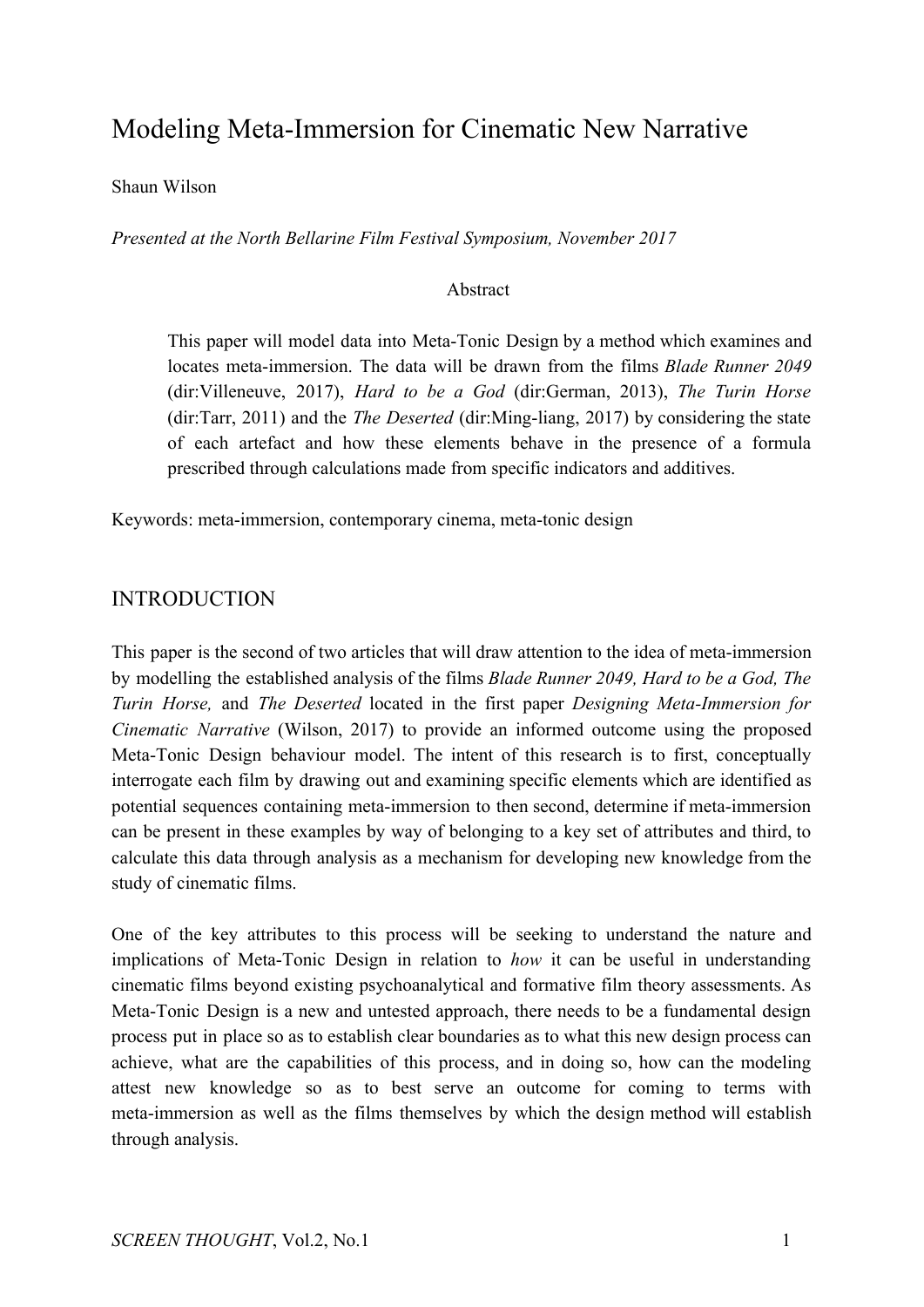There are many established ways to understand a cinematic film by an analysis performed through film theory and or film philosophy. Structuralist film theory, for example, provides a narrowed version of how to read a film just as Marxist film theory and Screen theory evoke similar progressions. However, these methods are restrictive to, at times, a convoluted absolute and even for the Deleuzian approach, therein lies a problem for meta-immersion because it simply cannot be measured to its full effect in cinematic film if any one of these aforementioned methodologies are used to locate and define its condition. Moreover, there is no evidence of a design theory with the sole purpose of film analysis that is capable of recognising, especially in a VR and 360 context, and measuring meta-immersion. Given this lack of evidence in the field, this paper will provide insight into a more significant approach that will create a new way of looking at cinema analysis, that enables the user of this method to enact the capabilities of design as a way to come to terms with more deeper levels of conceptual interrogation without referencing more established, centralist methods in film theory which are, in the case of meta-immersion, limited in scope and propensity.

While design may not be the traditional pathway for filmmakers to include in their practice and critique, Meta-Tonic Design allows for an oscillation of several opposing factors to function together, and opposed, in unison even if these factors are vastly different in their nature and agency. Likewise, as the principles of Metamodernism become a driver in the overall schema of Meta-Tonic Design, the paradoxical overlays of cinema are permissible in function to, say, an opposing element such as irony because both factors have vastly different ways of recognising and dealing with meta-immersion, especially if the indicators are formulating a conclusion from active formula when paradoxical and ironic overlays are at play with and through the combinations of the subject and agent behaviour.

Moreover, if the additives and indicators of Meta-Tonic Design function in a way as to provide a consolidated assessment through an analytical architecture, located in the structural elements of the proposed model, then this paper suggests that the design model itself can be used to supercede and make redundant all other film theory models in assessing meta-immersion and further, be *considered* for adoption by users to solve more complex problems through assessment of cinematic films. For example, McGowan states that 'as Screen theory sees it, the belonging that the apparatus produces is ideological interpellation' (McGowen, p.59) and supports the notion that above all else, the spectacle, and, concurrently, lead by, ideology thus closely related and propelled by Marxist film theory and, one might argue, overlapping into Apparatus theory, is one of the overarching cores of cinematic psychoanalytic studies, as it defines a film with the audience in a pseudo partnership, lead and governed by how ideology makes an audience feel. For meta-immersion, this is a superficial method of obtaining new knowledge because it simply does not open up a wider assessment nor even knows how to assess it, in the first place. When dealing with even more flimsy analytical models such as Formalist film theory in comparison to what Meta-Tonic Design can provide for film analysis, there is no comparative similarities between either to suggest that the aforementioned models can support the same kind of data obtained by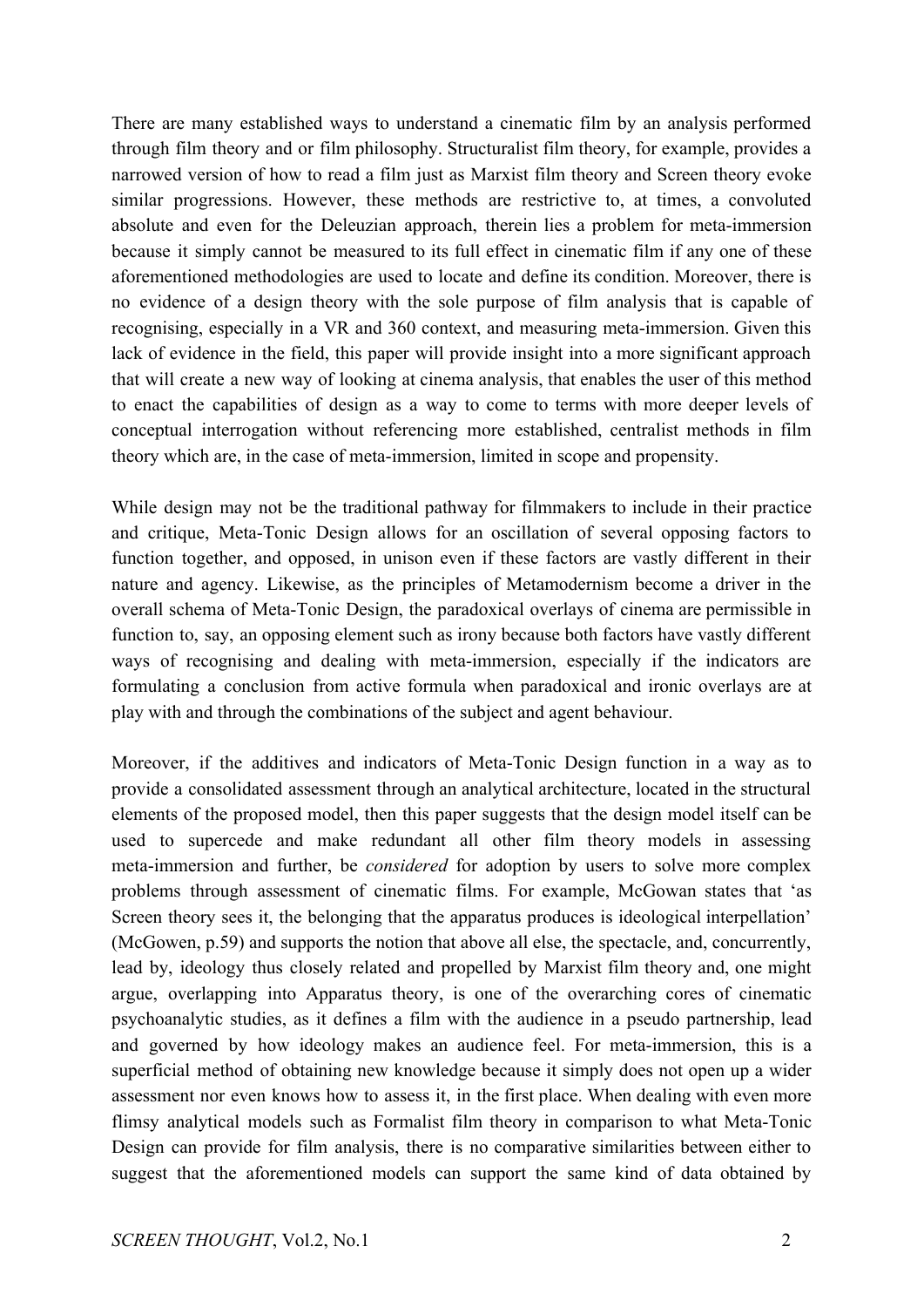Meta-Tonic Design in an analysis of a film referred to hereafter as a 'research artefact' and audiences referred to hereafter as 'agents'.

## MODELING META-IMMERSION

This paper proposes to respond to each research artefact by establishing a series of classes defined as indicators, being elements that individually influence a specific aspect of the proposed condition and the main additives relating to the governing behaviours, which then influence the indicators. Once the additives are applied to the available indicators, the formulaic ranges of each condition then maps the presence of a condition which leads to establishing a meta-immersion.

Effect indicator classes, thus being agency (*ag*), new knowledge (*nk*), irony (*ir*), cinematic frame (*cf*), cinematic effect (*ce*), paradoxical overlay (*px*), and the subject (*s*) are used to map the singularity elements brought about by the various influences that impact against the agent indicators in the said research artefacts.

Agent indicators are elements of behavioural classes thus being agent response (AR), agent specific (AS), agent intent (AI), and agent condition (AC) which change according to how each effect indicator will impact on the nature of the agent and determinant from the outcomes of where and how each effect indicator is positioned according to the behavioural patterns observed in each said research artefact.

Additive classes are the conceptual locators used to isolate and determine meta-immersion, calculated in process nodes thus being oscillation (O), immersion (I) and meta (M).

Effect Indicators

- Agency  $(ag)$
- New Knowledge (nk)
- Irony (ir)
- Cinematic Frame (cf)
- Cinematic Effect (ce)
- Paradoxical Overlay (px)
- The Subject  $(s)$

## Agent Indicators

- Agent Response (AR)
- Agent Specific (AS)
- Agent Intent (AI)
- Agent Condition (AC)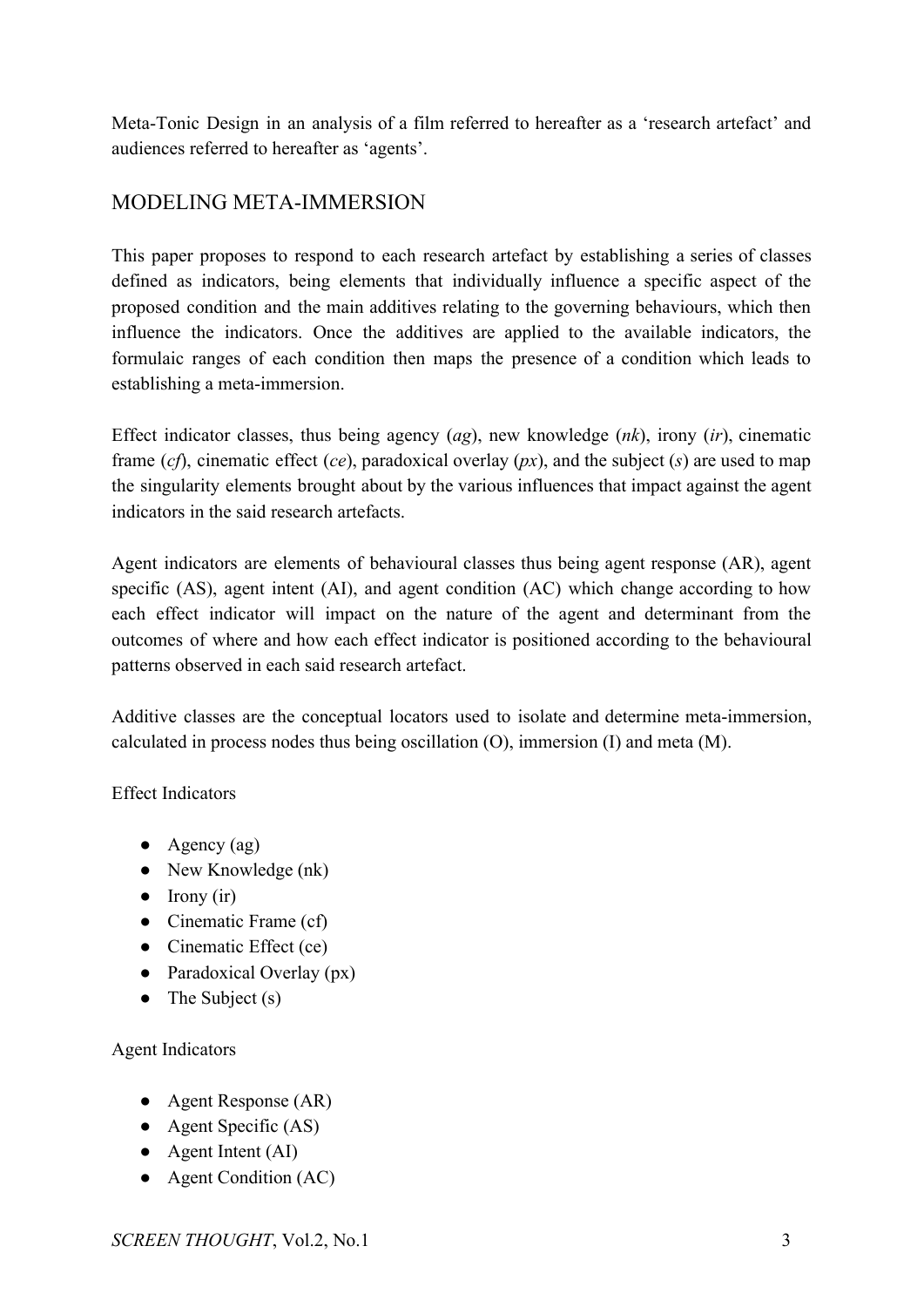### Additives

- Oscillation (O)
- Immersion (I)
- Meta (M)

Figure 1 represents as a graphical chart of Meta-Tonic Design.



Figure 1. Meta-Tonic Design conceptual model

Figure 1 will be represented hereafter as both a representative and numeric equation:

$$
AI = \frac{AS(A) + AS(B) + AS(C)}{AR(A)} + \frac{AS(A) + AS(B) + AS(C)}{AR(B)} + \frac{AS(A) + AS(B) + AS(C)}{AR(C)} = AC
$$

Figure 2. Meta-Tonic Design representative formula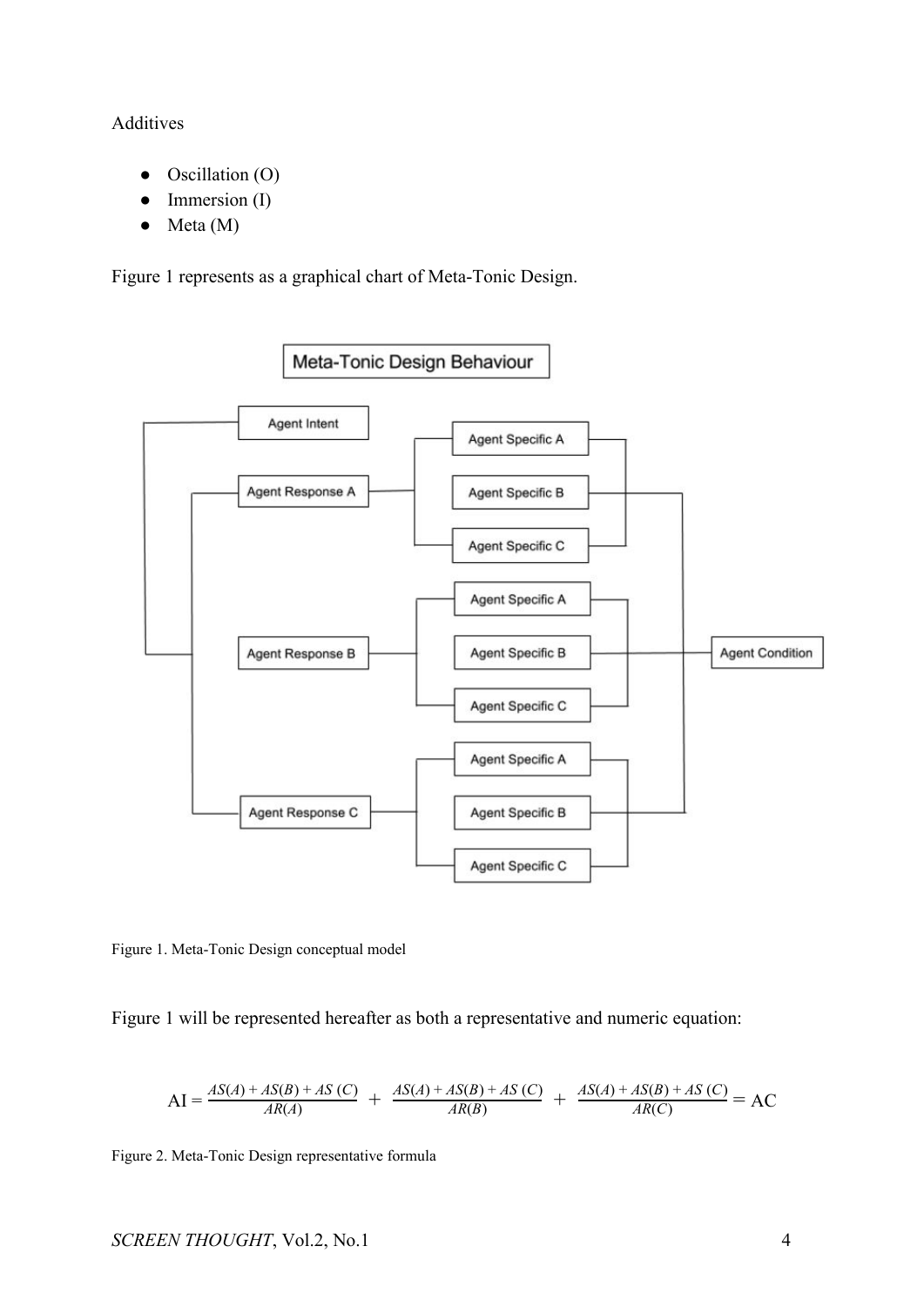## CALCULATION ASSESSMENTS

To use the method, a calculation assessment must be applied in order for the formula to validate a response in determining the value set for an agent condition. The agent intent, in this case, is used to locate and measure meta-immersion. To do this, AI uses the sum of the process nodes, that is to say, the node of fraction of AS, AC, and AR - in calculating the results of AR and AS to determine AC. AR is measured by additives and AS is measured by effect indicators.

Additives and effect indicators all start at the value of 1 and use increments of 1 every time their complexity doubles according to their specific task. For example, in additives, the lowest denominator, oscillation, is 1 and the highest denominator, meta, is 3 as oscillation being a singular process is ranked third, agency derived from the process is ranked second and meta derived at reflective agency is ranked first. Likewise, for effect indicators, the lowest fraction, cinematic frame, is ranked with a value of 1 and the highest fraction, new knowledge, is ranked with a value of 7.

| Item or integer       | Class                   | Value        | Justification                                                                                                                                                                  |
|-----------------------|-------------------------|--------------|--------------------------------------------------------------------------------------------------------------------------------------------------------------------------------|
| Process               |                         | 1            | Standard value for a thinking process of<br>action                                                                                                                             |
| Oscillation (O)       | Additive                | $\mathbf{1}$ | The process of determining opposing factors<br>$=1$                                                                                                                            |
| Immersion $(I)$       | Additive                | 2            | Double the value of the process of<br>Oscillation, the process being oscillation $=1$<br>plus the result of the process =1                                                     |
| Meta(M)               | Additive                | 3            | Three times the value of the process of<br>Oscillation, the process being oscillation =<br>1, the result of the process $=1$ , and the meta<br>reflection of the results $= 1$ |
| Cinematic Frame (cf)  | <b>Effect Indicator</b> | 1            | The process of determining the cinematic<br>image                                                                                                                              |
| Cinematic Effect (ce) | <b>Effect Indicator</b> | 2            | Twice the value of determining the<br>cinematic image, the process $= 1$ , the effect<br>of the process $=1$                                                                   |
| Subject (s)           | <b>Effect Indicator</b> | 3            | Three times the value of determining the<br>image, the process $= 1$ , the effect of the<br>process = 1, the formation of the effect = 1                                       |
| Agency (ag)           | <b>Effect Indicator</b> | 4            | Four times the value of determining the<br>image, the process $= 1$ , effect of the process<br>$= 1$ , the formation of the effect $= 1$ , the                                 |

## META-TONIC DESIGN CALCULATION ASSESSMENT CHART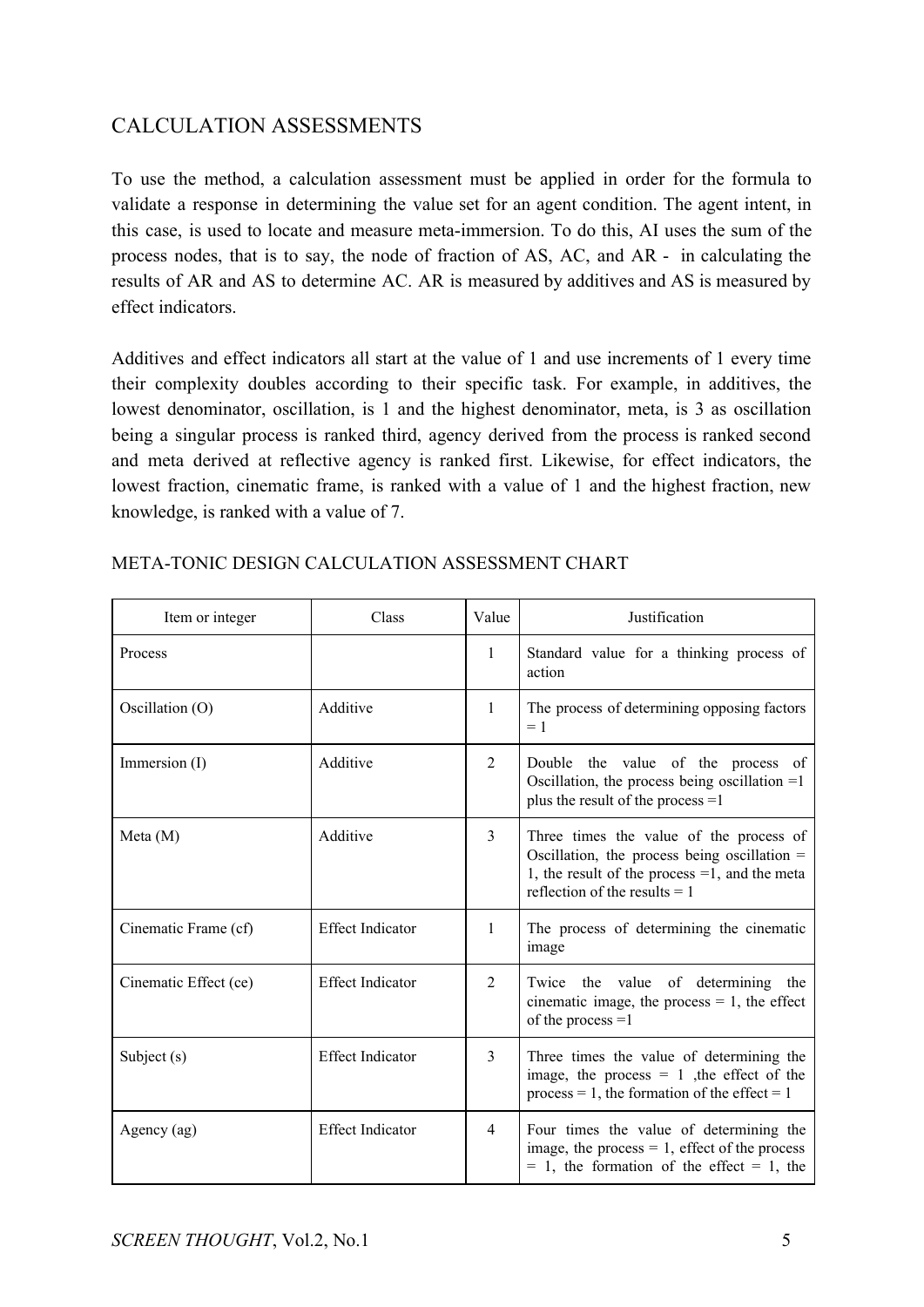|                          |                         |           | awareness of the effect $= 1$                                                                                                                                                                                                                                                                                                                            |
|--------------------------|-------------------------|-----------|----------------------------------------------------------------------------------------------------------------------------------------------------------------------------------------------------------------------------------------------------------------------------------------------------------------------------------------------------------|
| Paradoxical Overlay (px) | <b>Effect Indicator</b> | 5         | Five times the value of determining the<br>image, the process $= 1$ , effect of the process<br>$= 1$ , the formation of the effect $= 1$ , the<br>awareness<br>of the<br>$effect =$<br>1,<br>the<br>multiplication of the awareness $= 1$                                                                                                                |
| Irony (ir)               | <b>Effect Indicator</b> | 6         | Six times the value of determining the<br>image, the process $= 1$ , effect of the process<br>$= 1$ , the formation of the effect $= 1$ , the<br>of the effect $= 1$ , the<br>awareness<br>multiplication of the awareness $= 1$ , the<br>paradoxical overlay $= 1$ , the irony created<br>from the paradoxical overlay $= 1$                            |
| New Knowledge (nk)       | <b>Effect Indicator</b> | 7         | Seven times the value of determining the<br>image, the process $= 1$ , effect of the process<br>$= 1$ , the formation of the effect $= 1$ , the<br>of the effect $= 1$ , the<br>awareness<br>multiplication of the awareness $= 1$ , the<br>irony established from the multiplication =<br>1, the new knowledge created from the<br>multiplication $= 1$ |
| Agent Response (AR)      | Agent Indicator         |           | The Additive representing the denominator<br>of the process node                                                                                                                                                                                                                                                                                         |
| Agent Specific (AS)      | Agent Indicator         |           | The cluster of Effect Indicators used as<br>fractions of the demonator                                                                                                                                                                                                                                                                                   |
| Agent Intent (AI)        | Agent Indicator         |           | The objective of the result that determines<br>AC                                                                                                                                                                                                                                                                                                        |
| Agent Condition (AC)     | Agent Indicator         |           | The result of the objective of AI determined<br>by the sum of process nodes divided by 2                                                                                                                                                                                                                                                                 |
| Process Nodes            |                         |           | The fraction sums of AR and AS                                                                                                                                                                                                                                                                                                                           |
| Para-Tonic (PT)          |                         | $1 - 10$  | of condition<br>of<br>The<br>lowest<br>range<br>meta-immersion                                                                                                                                                                                                                                                                                           |
| Neo-Tonic (NT)           |                         | $11 - 20$ | highest<br>range<br>of condition<br>The<br>of<br>meta-immersion                                                                                                                                                                                                                                                                                          |

Figure 3. Meta-Tonic Design calculations chart

In determining the numeric value of AC, a scale between 1-20 is implemented to measure meta-immersion to allow for the maximum sums of the effect indicators, which are then divisible by 2 to calculate the final numeric result. If this is calculated as a number between 1-10 then the formula designates the result as Para-Tonic, that is, in the lowest range of value quantifying that there is no presence of meta-immersion and if the results are between 11-20 then the formula designates the result as Neo-Tonic, that is, in the highest range of value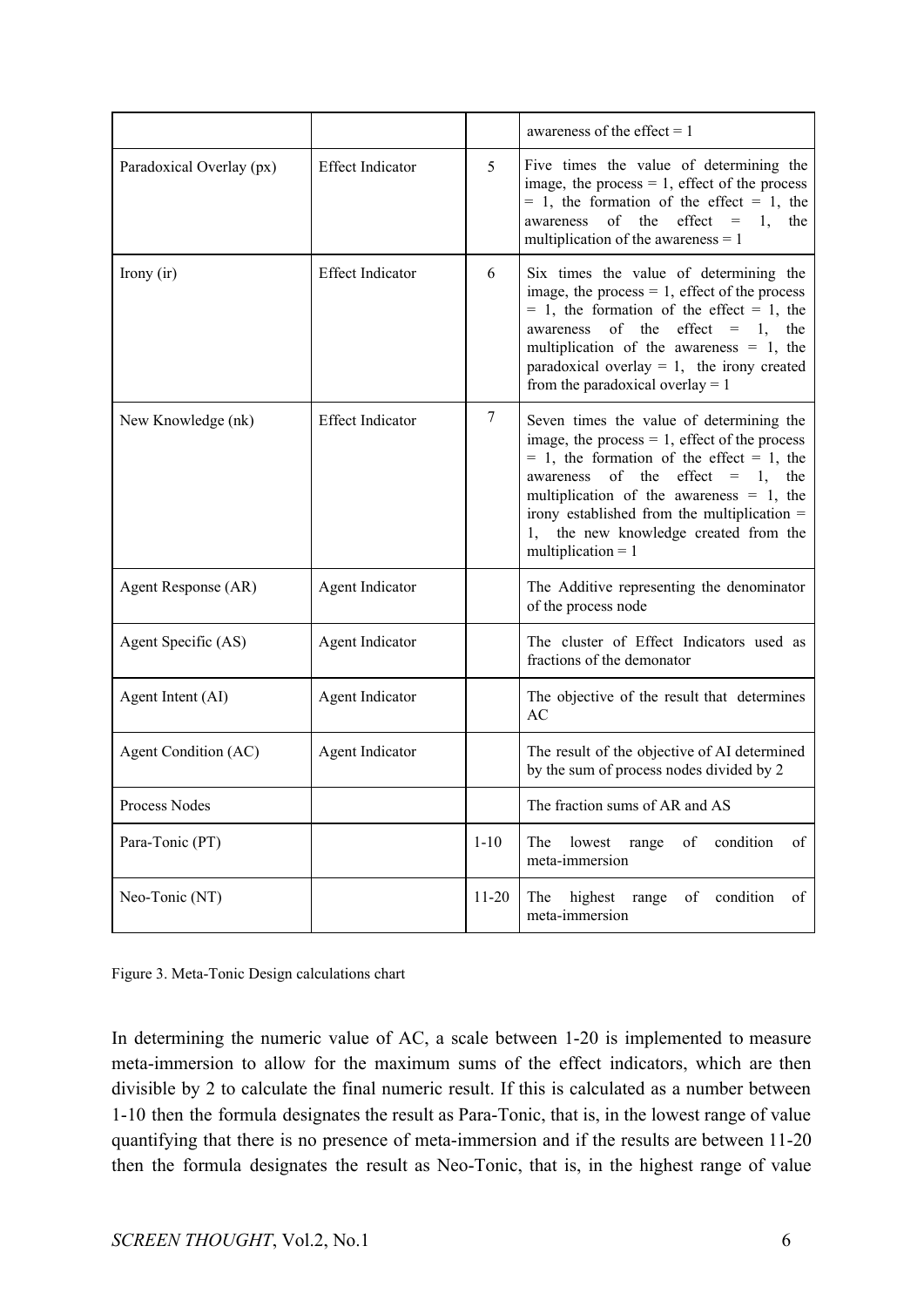signalling the presence of meta-immersion. If, say, the formula reflected little or no high ranking classes of irony, paradoxical overlay, or new knowledge, the calculation would then be determined by lower ranking classes thus not capable of containing a presence of meta-immersion whereas inclusive higher value classes would achieve the opposite.

## BLADE RUNNER 2049

The eye context of *Blade Runner 2049* places great importance on 'establishing a hierarchy of simulacra embodiment' (Wilson, p.8) escrued with meta references, placing the role of meta as both looking back to the referential elements of the first *Blade Runner* (dir: Scott, 1982) proving to be a prominent factor for consideration of meta-immersion when placed into the second artefact. As noted from the previous paper, the evidenced examples of meta-immersion are the blinking eye in the opening shot of *Blade Runner 2*, Agent K's baseline tests, and the 'short segment of Nabokov's meta-fiction poem 'Pale Fire'' (Wilson, p.8) recited during the Agent K baseline tests. These are represented in the agent response and agent specific quadrants of the formula measured against the effect and agent indicators. Agent Response A will be represented by the opening eye shot and measured by Agent Specific A (*cf*) representing the close up, Agent Specific B (*ce*) representing the effect of the close up shot, and Agent Specific C (*a*) representing the agency of this shot that sets up the other two proposed meta-immersive sequences. Agent Response B will be represented by the Agent K Baseline tests visuals and subjected to Agent Specific A (*px*) representing the paradoxical nature of the Baseline test we recall from *Blade Runner* now subverted to Agent K, Agent Specific B (*s*) representing the nature of the subject created from the paradox, and Agent Specific C (*ce*) representing the cinematic effect generated from the paradox of how can a replicant be hunting replicants if the LAPD of this timeline are hunting Nexus 5 and 6 replicants in the first place? Agent Response C will be represented by the Pale Fire dialogue of the Agent K Baseline test dialogue and subjected to Agent Specific A (*px*) representing a paradox of the *possibility* of Agent K's agency being that of a replicant, Agent Specific B (*ag*) representing the agency of Agent K propelled from the Baseline tests, and Agent Specific C (*nk*) being the new knowledge which has been established from this agency. In this case, due to the dominating presence of a paradoxical overlay in two out of the three agent response nodes, the agent condition is considered to reveal that the meta-immersion is located as a paradoxical overlay justified by both the immersion of Agent K Baseline tests and the meta of *Pale Fire* traversed in the Baseline test dialogue. This is derived by accepting that *ag* is defined by the oscillation of *cf* and *ce* in the opening eye shot, *px* is defined by the immersion of this shot overlayed from what we remember of the same shot vestured in *Blade Runner* and transposed by *ce* and *s* in the Agent K Baseline test sequences, and *ag* as defined by the meta of *ce* and *s*.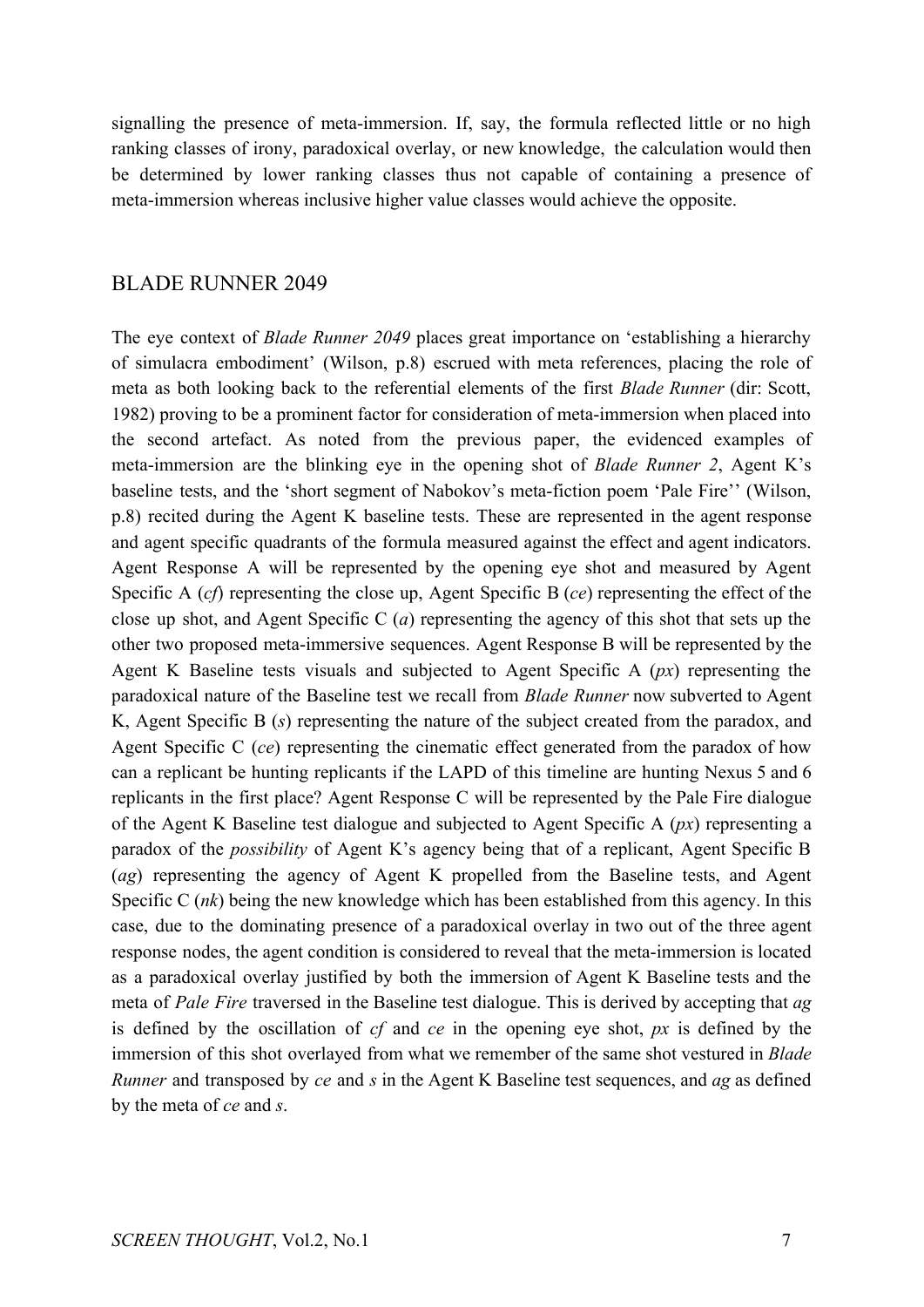#### CALCULATION

#### *Blade Runner 2049* representative formula

$$
AI = \frac{cf + ce + ag}{Opening\ eye\ shot\ (O)} + \frac{ce + s + px}{Agent\ K\ Baseline\ Tests\ (I)} + \frac{ag + px + nk}{Pale\ Fire\ (M)} = AC
$$

Figure 3. *Blade Runner 2049* Meta-Tonic Design representative formula

*Blade Runner 2049* numeric formula

$$
AI = \frac{1+2+4}{1} + \frac{2+3+5}{2} + \frac{3+5+7}{3} = AC (17/2 = 8.5)
$$

Figure 4: *Blade Runner 2049* Meta-Tonic Design numeric formula

The numeric formula calculated AC with a value in the Neo-Tonic range detected at 8.5. From this calculation it can be concluded that *Blade Runner 2049* demonstrated evidence of meta-immersion.

#### HARD TO BE A GOD

The breaking of the fourth wall by Don Rebo at the start of the hanging of the intellectuals scene from *Hard to be a God* accentuates the possibility of meta-immersion. As Don Reba 'without hesitation breaks the fourth wall for a brief moment as the camera turns away and leads directly to the platform where we find a dozen corpses hanging from ropes' (Wilson, p.9) there are immediate implications emergent from the effect indicator *cf* induced from both *ir* and *px* in capabilities early on in the scene as the agent's incognito are compromised because as the first paper notes, 'there is no camera in the character's world.' (Brown, xii) Agent Response A will be represented by the the hanging of the intellectuals scene and measured by Agent Specific A (*cf*) representing the framing of Don Reba looking into camera, Agent Specific B (*ce*) representing the effect of the shot Don Reba breaking the fourth wall, and Agent Specific C (*s*) representing how the subject was changed from Don Reba being a participant for the agent's gaze into becoming an active agent. Agent Response B will be represented by Don Reba breaking the fourth wall and subjected to Agent Specific A (*a*) representing the intent of Don Reba's awareness of breaking the fourth wall, Agent Specific B (*ir*) representing the irony brought about from Don Reba breaking character and developing his own awareness of agency, and Agent Specific C (*s*) representing how Don Reba changed the subject from this awareness. Agent Response C will be represented by the awareness of Don Reba in the paradox of both his character and the agent playing a character and subjected to Agent Specific A (*px*) representing the paradoxical overlay of the effect of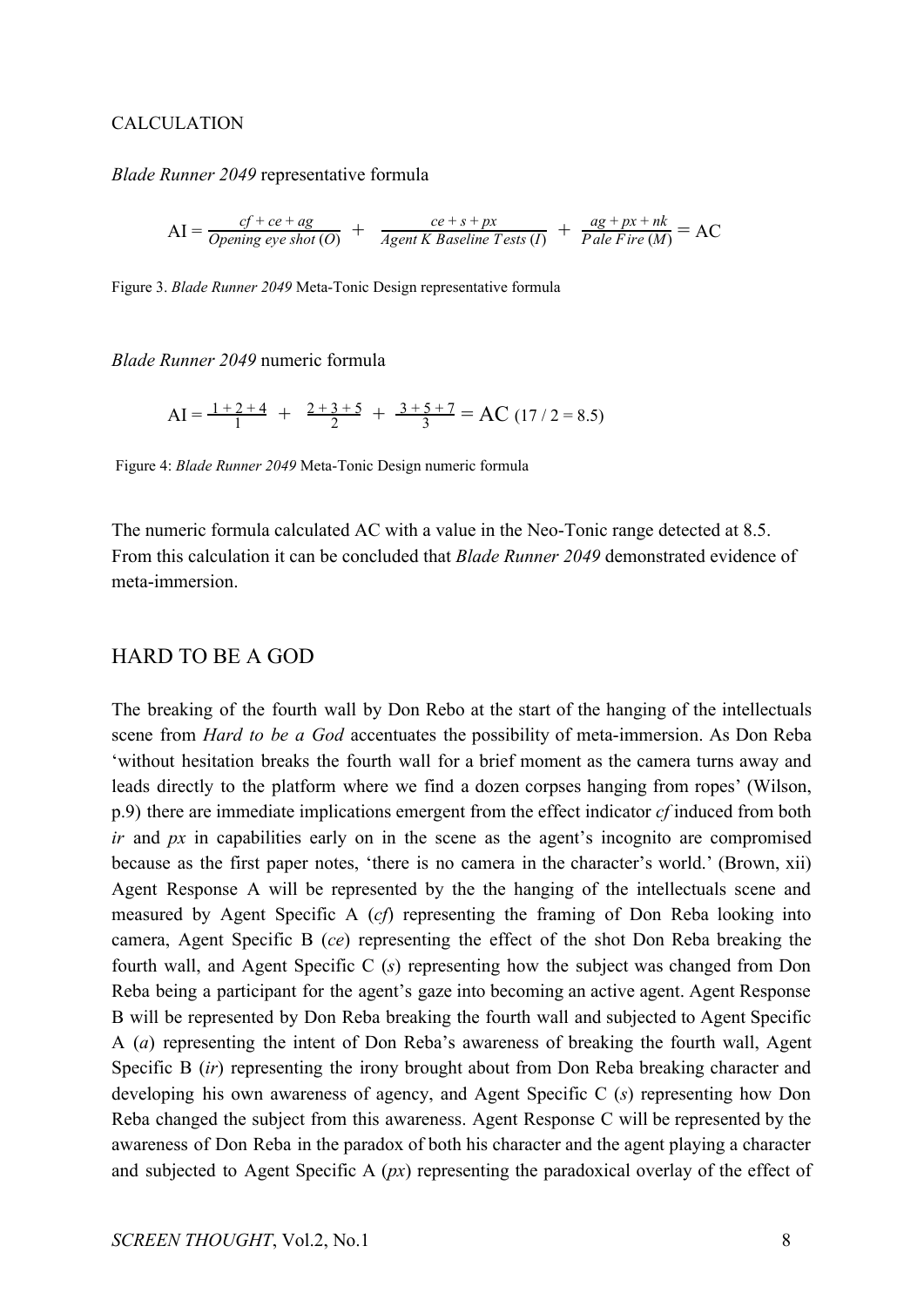Don Reba instating a paradox for the agent's review, Agent Specific B (*ir*) representing the irony of Don Reba actively knowing he has initiated irony through the subject, and Agent Specific C (*nk*) being the new knowledge developed from Don Reba's awareness of the initiated irony through a paradoxical overlay. This is derived by accepting that, like *Blade Runner 2049, ag* is defined by the oscillation of *cf, ce* and *s* in the fourth wall sequence, *s* is again redefined by the immersion of this sequence overlayed from the irony defined by Don Rebo having an agency derived from his awareness of the audience watching the artefact, and transposed by *px* and *ir* in the awareness of Don Rebo as defined by the meta of *nk*

#### CALCULATION

*Hard to be a God* representative formula

 $AI = \frac{cf + ce + s}{Hanging \text{ of the Intellectuals}(O)} + \frac{ag + ir + s}{Breaking \text{ the 4th Wall}(I)} + \frac{px + ir + nk}{Awareness \text{ of Don Reba}(M)} = AC$  $ag + ir + s$ *Breaking the* 4*th Wall*(*I*) *px* + *ir* + *nk Awareness of Don Reba*(*M*)

Figure 5. *Hard to Be a God* Meta-Tonic Design representative formula

*Hard to be a God* numeric formula

 $AI = \frac{1+2+3}{1} + \frac{4+6+3}{2} + \frac{5+6+7}{3} = AC (19.6/2 = 9.8)$ 2  $4 + 6 + 3$ 3  $5 + 6 + 7$ 

Figure 6. *Hard to Be a God* Meta-Tonic Design numeric formula

The numeric formula calculated AC with a value of 9.8 detected in the Neo-Tonic range. From this calculation it can be concluded that *Hard to Be a God* demonstrated evidence of meta-immersion.

## THE TURIN HORSE

Tarr's inactivity of editing throughout the initial 7:15 minute continued shot, coupled by the impact of the entire film shot length of 30 takes with an average shot length of 300 seconds, of the protagonist daughter, Erika, dressing, leaving the farmhouse to fetch water then returning back again is propelled by its immersive qualities driven by the uninterrupted, bleak ontology both in terms of the pending storm that accelerates in propensity throughout the artefact and also in the bleakness of the character's demise into utter and unsalvageable hopelessness. For this scene's analysis, Agent Response A will be represented by the fetching of water scene and measured by Agent Specific A (*cf*) representing the steadicam gliding of the camera's long shots, Agent Specific B (*ce*) representing the effect of the long durational qualities of the shot, and Agent Specific C (*i*) representing the immersion derived from the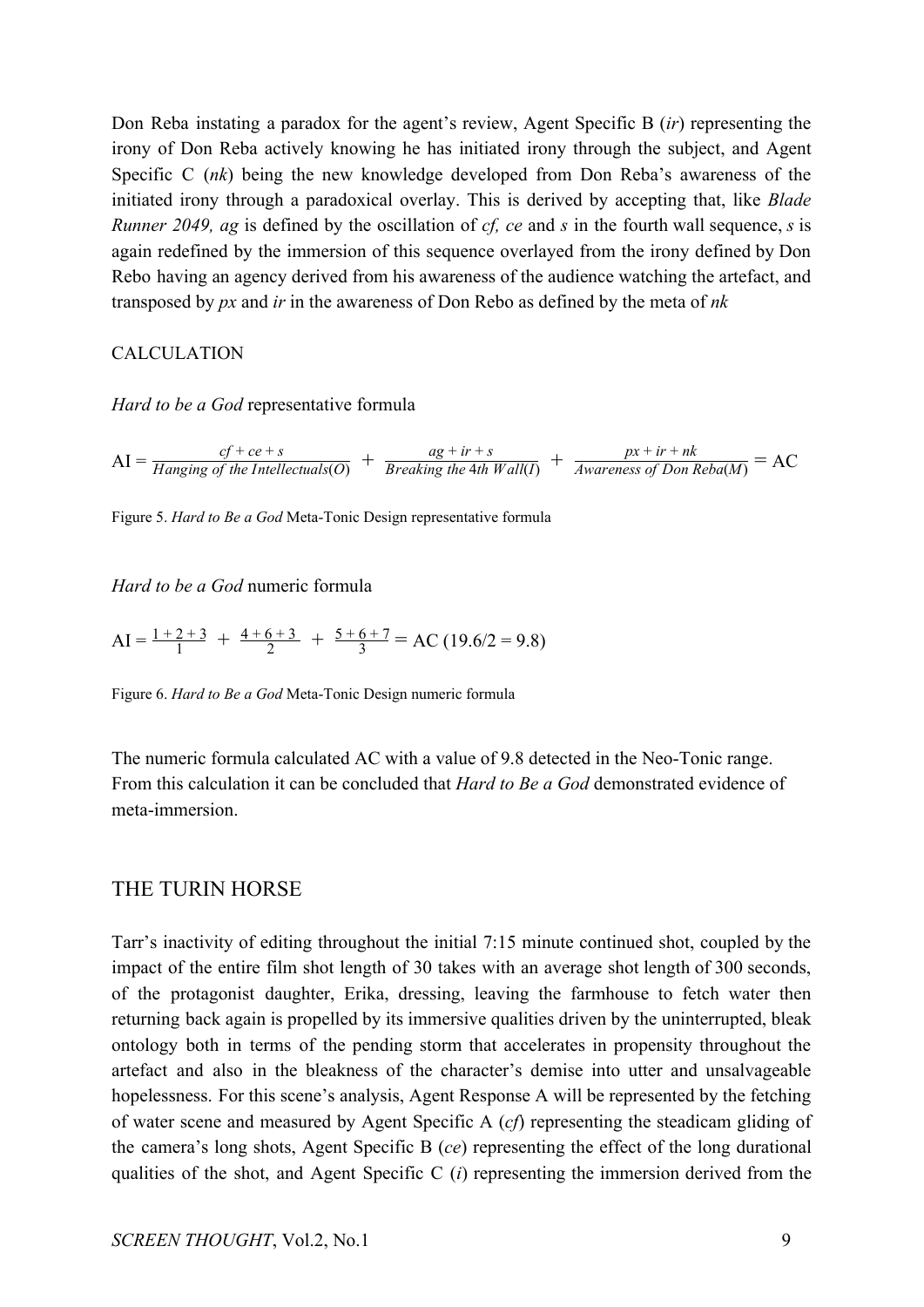durational period. Agent Response B will be represented by the hopelessness of Erika and her crippling sense of duty to her father subjected by Agent Specific A (*ag*) representing the agency of Erika living as if captive in the farmhouse, Agent Specific B (*s*) representing the nature of the subject from Erika's stoicness transpiring throughout the scene, and Agent Specific C (*ce*) representing cinematic effect where uninterrupted editing permits an agent's engagement with the research artefact. Agent Response C will be represented by the meta references of the repeated scenes of sequence's recycled at slightly different points of view to Agent Specific A (*s*) representing the subject's loop through multiplicity, Agent Specific B (*px*) representing the paradoxical nature of the scene's multiplicity, and Agent Specific C (*nk*) being the new knowledge derived from the effects from the paradoxical overlay. In this case, the central character of Erika contributes to the condition of *ir* by accepting that the overarching essence of *ag* is defined by the oscillation of *cf* and *ce* in the long take of Erika's journey to and from the farm well, that the hopelessness of Erika is established by *ag*, *s*, and *ce,* which then again affects the condition of *s* through paradoxical overlays as the artefact progresses when an agent witnesses the same scene repeated and looped to established *nk*.

#### CALCULATION

#### *The Turin Horse* representative formula

$$
AI = \frac{cf + ce + ir}{The Fetching of Water Score (O)} + \frac{ag + s + ce}{Hopelessness of Erika (I)} + \frac{s + px + nk}{Repeated Sequences (M)} = AC
$$

Figure 7. *The Turin Horse* Meta-Tonic Design representative formula

#### *The Turin Horse* numeric formula

$$
AI = \frac{1+2+6}{1} + \frac{4+3+2}{2} + \frac{3+6+7}{3} = AC (18.8/2 = 9.4)
$$

Figure 8. *The Turin Horse* Meta-Tonic Design numeric formula

The numeric formula calculated AC with a value of 9.4 detected in the Neo-Tonic range. From this calculation it can be concluded that *The Turin Horse* demonstrated evidence of meta-immersion.

## THE DESERTED

One of the surprising elements of *The Deserted* is that despite its VR format, an agent witnesses the artefact at a set camera point rather than an ability to watch the entire artefact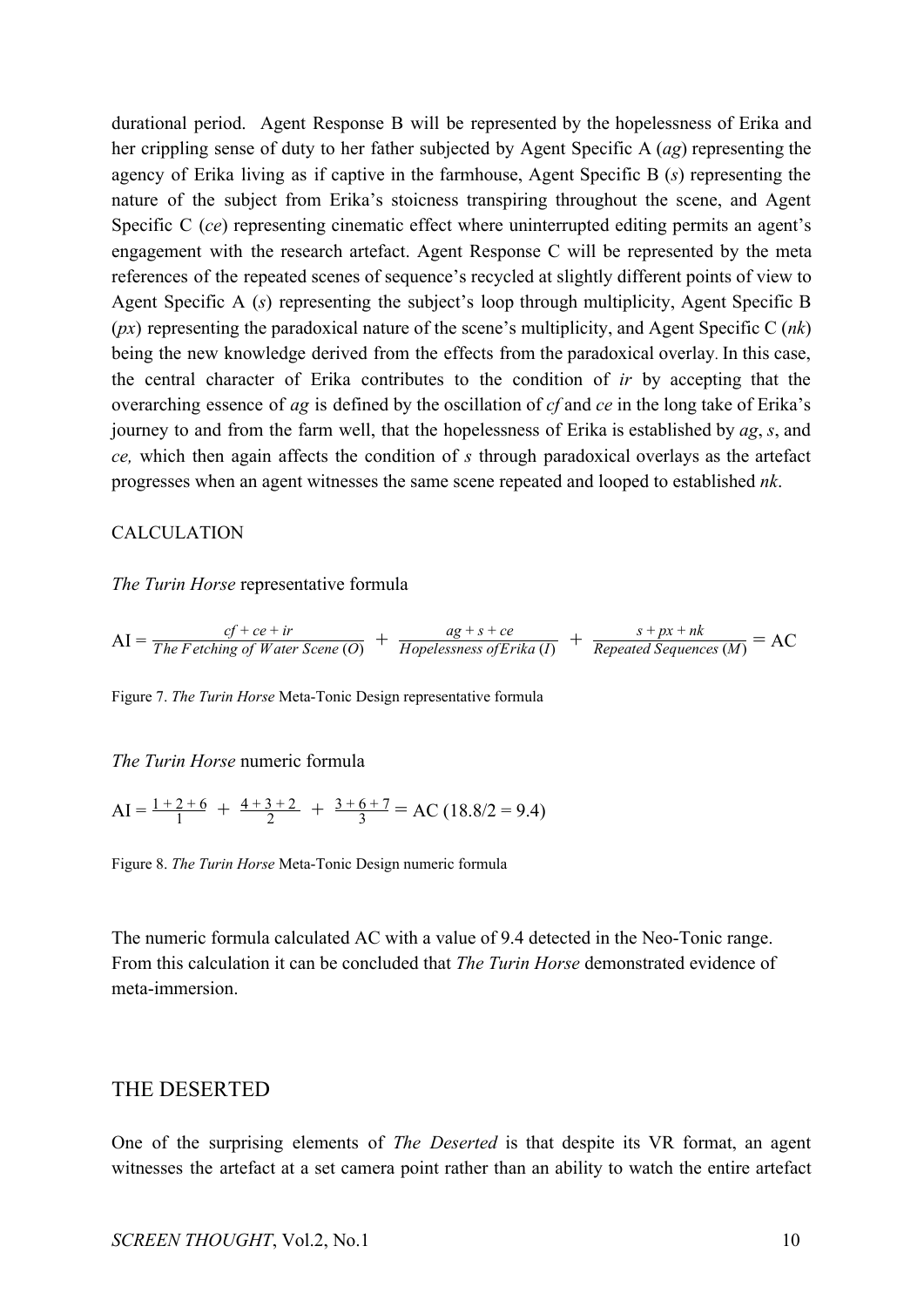from any vantage point. The screen and goggle frame, as such, is guided for an agent 'into a VR space without abandoning a cinematic focus point as a trade off for a total artificially articulated reality.' (Wilson, p.11) In essence, *The Deserted* is a VR artefact to be experienced by an agent with visual restriction whereby the guided camera format of a flat cinema experience is represented in the artefact thus disabling the archetypal VR democratisation of the cinematic frame and further, one might argue to suggest, that this fixed camera movement is not unlike a cinematographic absolute as opposed to the more quintessential VR artefact that this paper considers to be, in this context, as a modal of relativism. Given this, the user experience will be considered in the formulaic response below as a primary source of reference. Agent Response A will be represented by the the fixed viewing position and measured by Agent Specific A (*cf*) representing the cinemagraphic absolute of the artefact, Agent Specific B (*ce*) representing the effect of this absolute and Agent Specific C (*s*) representing the absolute's manifestation in the subject. Agent Response B will be represented by the immersive qualities of engaging the character whilst still in fixed point of view, yet imbued with the optical embellishment of a VR experience - an agent is still guided by the camera but are immersed in more spatial information set located in the same kind of shot as represented in flat cinema - and subjected to Agent Specific A (*ce*) representing the affect of the subject, Agent Specific B (*s*) representing how the subject is affected by looking in on itself to create its own state of agency for the viewing agent, and Agent Specific C (*ag*) representing the manifestation of agency from the subject. Agent Response C will be represented by how the emotional immersion of the viewing experience is manifested through character immersion into the wider holistic nature of the subject's agency and subjected to Agent Specific A (*s*) representing the multiplicity of the condition of the subject's transformation from character immersion to emotional immersion. Agent Specific B (*ir*) is representative of the effect of this transformation towards irony, and Agent Specific C (*nk*) being what kind of *nk* can be generated as a result of the subject's irony. In this case, due to the transformation of the subject and its changing state of agency, the agent condition is considered to reveal that the meta-immersion is, located as *ir,* as justified by both the immersion of character and the meta of emotion, and that *nk* is present because of the developing nature of *s* governed by *ag* and *ce.*

#### *The Deserted* representative formula

$$
AI = \frac{cf + ce + s}{Fixed \; V \; is \; wing \; Position\; (O)} + \frac{ce + s + ag}{Character \; Immersion\; (I)} + \frac{s + ir + nk}{Emotional \; Immersion\; (M)} = AC
$$

Figure 9. *The Deserted* Meta-Tonic Design representative formula

*The Deserted* numeric formula

$$
AI = \frac{1+2+3}{1} + \frac{2+3+4}{2} + \frac{3+6+7}{3} = AC (15.8/2 = 7.9)
$$

Figure 10. *The Deserted* Meta-Tonic Design numeric formula

#### *SCREEN THOUGHT*, Vol.2, No.1 11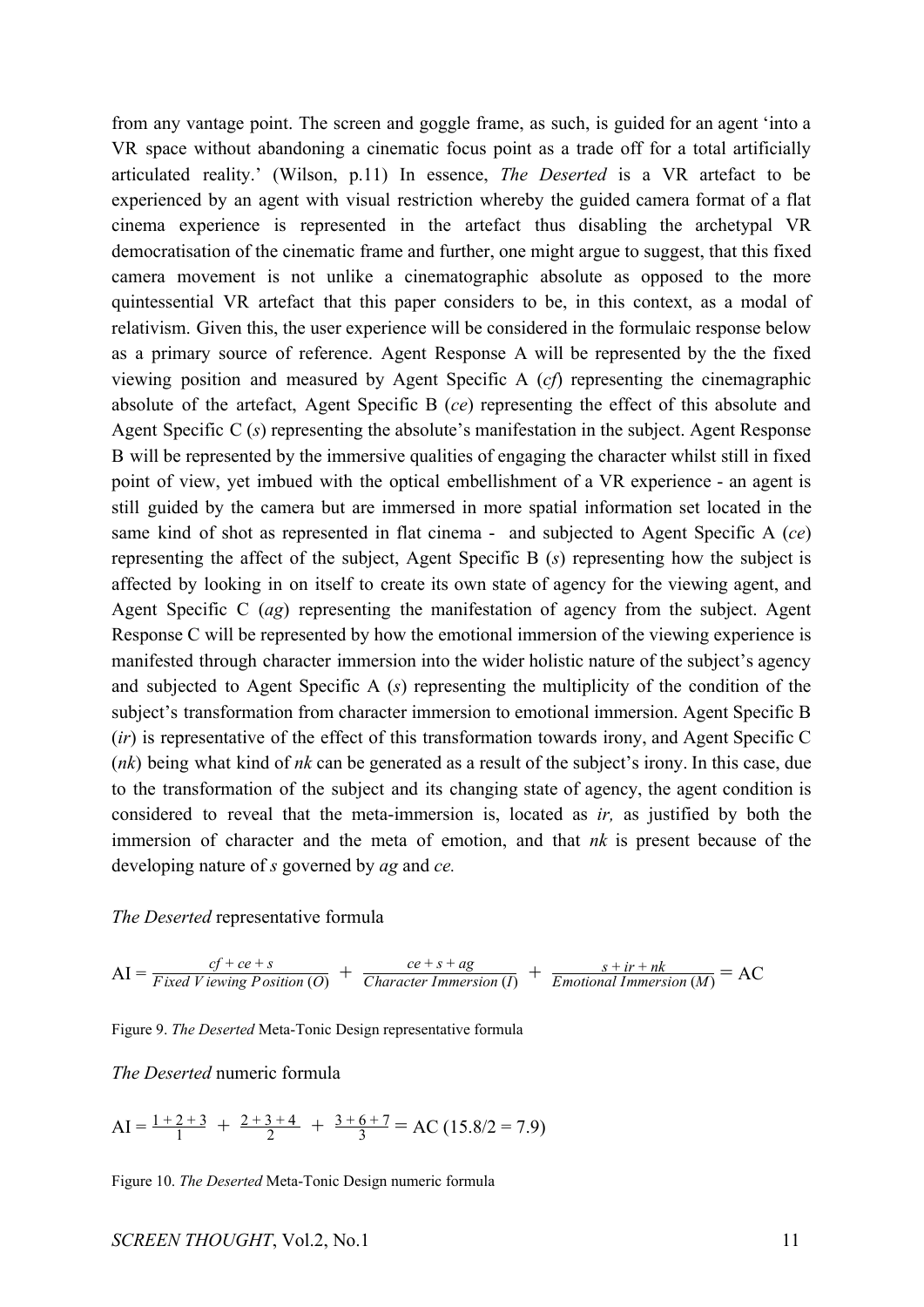The numeric formula calculated AC with a value of 7.9 detected in the Neo-Tonic range. From this calculation it can be concluded that *The Deserted* has demonstrated evidence of meta-immersion.

## **CONCLUSION**

This paper has demonstrated that Meta-Tonic Design can be used as a theorem to detect and rate the behavioural elements of meta-immersion in cinematic film. It has presented the test case findings from the first paper through formula and arrived at an outcome for all four discussed research artefacts. In doing so, this method has proven three factors. The first is that design can provide a method to understand and interrogate cinematic film. Second, that the concept of meta-immersion can be measured on a scale comprised of either Para-Tonic Immersion ranged at lower numerical values, and therefore understood as not containing elements of meta-immersion, and Neo-Tonic Immersion ranged at higher numerical values and therefore understood as being meta-immersive. Third, that this approach can offer a filmmaker an alternative to established film theories with the added advantage of being designed to accommodate more contemporary attributes of meta, immersion, and oscillation as well as being relevant to the current critical theory movement of Metamodernism. While the new cinematic formats of VR have changed the ways that an agent can witness cinematic experiences, it has also brought with it the understanding that the aforementioned issues are impacting on contemporary artefacts and how this might ought to be considered to attest significance as evidenced through new knowledge, thereby establishing a design process akin to twenty-first century cinematic practice.